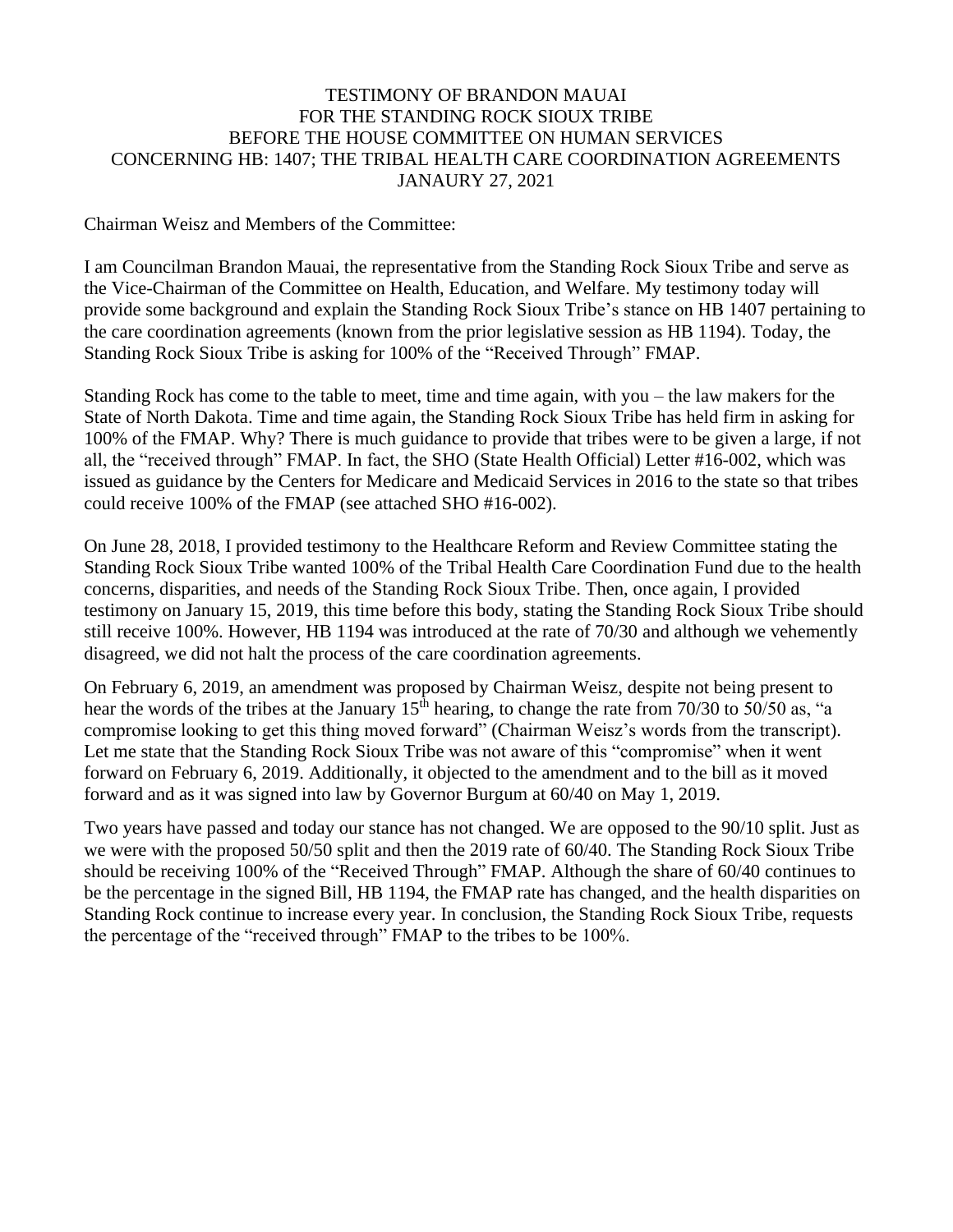

#### **SHO #16-002**

**Re: Federal Funding for Services "Received Through" an IHS/Tribal Facility and Furnished to Medicaid-Eligible American Indians and Alaska Natives**

February 26, 2016

Dear State Health Official:

The purpose of this letter is to inform state Medicaid agencies and other state health officials about an update in payment policy affecting federal funding for services received by Medicaideligible individuals, who are American Indians and Alaska Natives (AI/AN) through facilities of the Indian Health Service (IHS), whether operated by IHS or by Tribes. As described in this letter, IHS/Tribal facilities<sup>[1](#page-1-0)</sup> may enter into care coordination agreements with non-IHS/Tribal providers to furnish certain services for their patients who are AI/AN Medicaid beneficiaries, and the amounts paid by the state for services requested by facility practitioners in accordance with those agreements would be eligible for the enhanced federal matching authorized under section 1905(b) of the Social Security Act at a rate of 100 percent. Upon execution of a written care coordination agreement, this will be effective immediately for states for the expenditures for services furnished by non-IHS/Tribal providers to AI/AN Medicaid beneficiaries who are patients of an IHS/Tribal facility acting under such agreement, as described below. This update in payment policy is intended to help states, the IHS, and Tribes to improve delivery systems for AI/ANs by increasing access to care, strengthening continuity of care, and improving population health.

#### *Background*

The IHS, a federal agency within the Department of Health and Human Services, is responsible for furnishing comprehensive, culturally-appropriate health services to almost 2.2 million AI/ANs who are eligible for services from the IHS, per regulations at 42 CFR Part 136. To achieve this goal, IHS operates its own hospitals and clinics and partners with Tribes as authorized by the Indian Self-Determination and Education Assistance Act, P.L. 93-638, as amended. The IHS also provides funding for Urban Indian Health Organizations to operate Urban Indian Health Programs (UIHPs) under title V of the Indian Health Care Improvement Act, P.L. 94-437, as amended. The IHS, Tribes, and UIHPs operate health programs in 36 states.<sup>[2](#page-1-1)</sup>

<span id="page-1-0"></span> $\frac{1}{1}$  $1$  For purposes of this document, Tribal facilities are facilities that are operated by Tribes and Tribal organizations under the Indian Self-Determination and Education Assistance Act, P.L. 93-638.

<span id="page-1-1"></span><sup>&</sup>lt;sup>2</sup> As of the date of this SHO, the states are: AL, AK, AZ, CA, CO, CT, FL, ID, IL, IN, IA, KS, LA, ME, MD, MA, MI, MN, MS, MT, NE, NV, NM, NY, NC, ND, OK, OR, RI, SC, SD, TX, UT, WA, WI, and WY. This list is subject to change.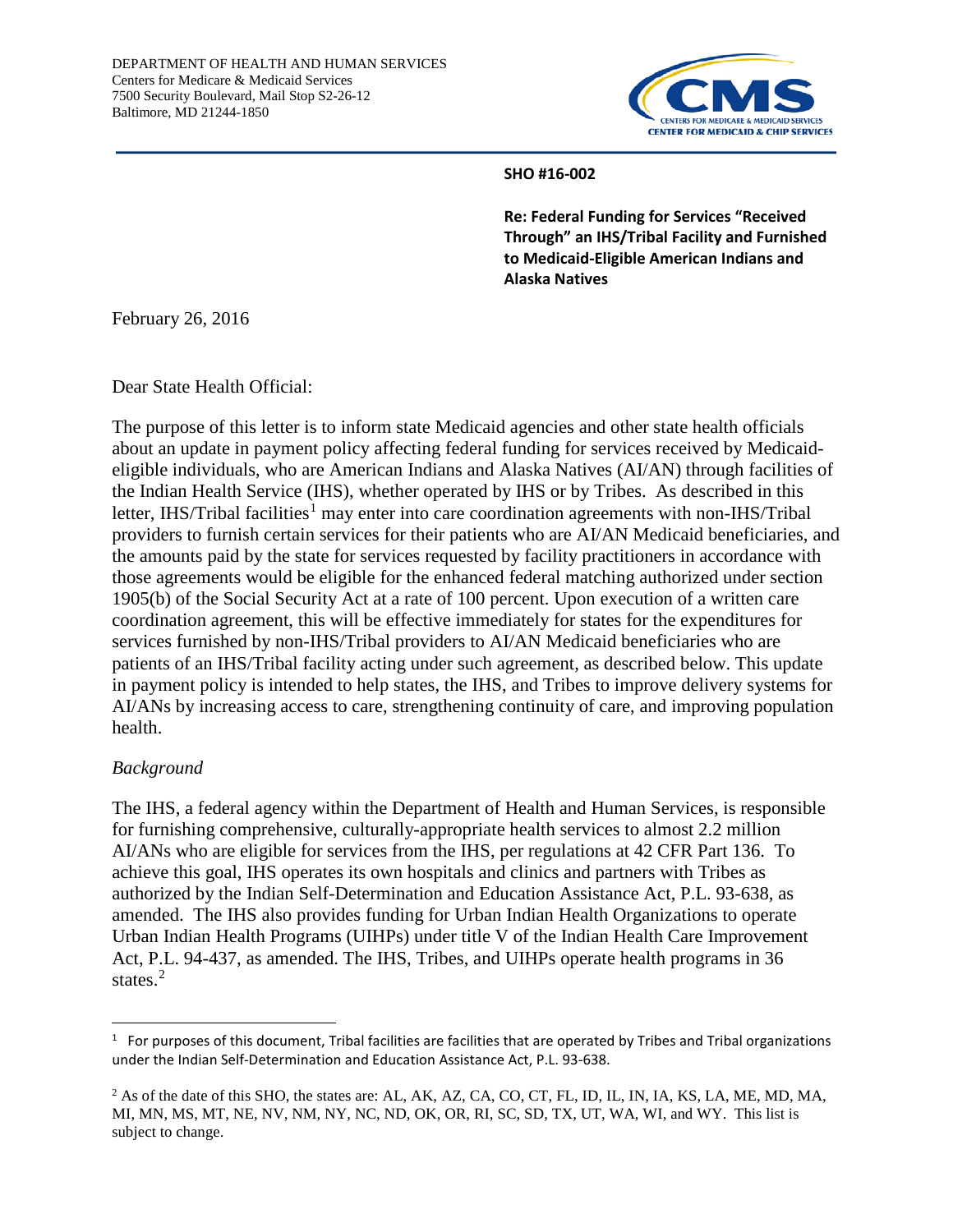AI/ANs who meet the eligibility requirements for the Medicaid program in the state in which they reside are entitled to Medicaid coverage, whether or not they are eligible for services from IHS. IHS-eligible AI/ANs who are also Medicaid beneficiaries may choose to receive covered services from an IHS facility, a Tribal facility, a UIHP, or from any other provider participating in a state's Medicaid program.

Under section 1905(b) of the Social Security Act, the federal government is required to match state expenditures at the Federal Medical Assistance Percentage (FMAP) rate, which is 100 percent for state expenditures on behalf of AI/AN Medicaid beneficiaries for covered services "received through" an Indian Health Service facility whether operated by the Indian Health Service or by a Tribe or Tribal organization (as defined in section 4 of the Indian Health Care Improvement Act)." If services are not "received through" an IHS/Tribal facility, the federal government will match the state's payment for the services at the state's regular FMAP rate, which in FY 2016 ranges from 50.00 percent to 74.17 percent.

Our long-standing interpretation of this statutory provision as reflected in sub-regulatory guidance,<sup>[3](#page-2-0)</sup> Departmental Appeals Board decisions,<sup>[4](#page-2-1)</sup> and federal court decisions,<sup>[5](#page-2-2)</sup> has been that 100 percent FMAP is available for amounts expended for services under the following circumstances:

(1) The service must be furnished to a Medicaid-eligible AI/AN;

 $\overline{\phantom{a}}$ 

- (2) The service must be a "facility service" i.e., within the scope of services that a facility (e.g., inpatient hospital, outpatient hospital, clinic, Federally Qualified Health Center/Rural Health Clinic, nursing facility) can offer under Medicaid law and regulation;
- (3) The service must be furnished by an IHS/Tribal facility or by its contractual agent as part of the facility's services; and
- (4) The IHS/Tribal facility must maintain responsibility for the provision of the service and must bill the state Medicaid program directly for the service.

Last year, the Centers for Medicare & Medicaid Services (CMS) announced it was strongly considering re-interpreting the statutory language to expand the services it considers "received through" an IHS/Tribal facility and eligible for the 100 percent FMAP. Specifically, in October 2015, we posted on the CMS Medicaid.gov website a Request for Comment, in which we sought comments on a proposal to re-interpret the statutory language providing 100 percent FMAP for "services received through an IHS facility" by: (1) Modifying the scope of services eligible for enhanced FMAP; (2) Expanding the meaning of contractual agent to be an enrolled Medicaid provider that provides services that are identified in the state's approved Medicaid plan and are arranged for and overseen by the IHS/Tribal facility; and (3) Increasing the flexibility for billing arrangements so that IHS/Tribal facilities or their contractual agents could bill Medicaid directly

<span id="page-2-0"></span><sup>&</sup>lt;sup>3</sup> Memorandum of Agreement (MOA) between IHS and HCFA (July 11, 1996); HCFA Memorandum to Associate Regional Administrators (May, 1997).

<span id="page-2-1"></span><sup>4</sup> *North Dakota Dept. of Human Services*, DAB No. 1854 (2002); *South Dakota Dept. of Social Services*, DAB No. 1847 (2002); *Arizona Health Care Cost Containment System*, DAB No. 1779 (2001); *Alaska Department of Health and Social Services,* DAB No. 1919 (2004).

<span id="page-2-2"></span><sup>5</sup> *North Dakota ex. Rel. Olson v. Centers for Medicare & Medicaid Services*, 403 F.3d 537 (8th Cir. 2005); *Alaska Department of Health & Social Services v. Centers for Medicare & Medicaid Services*, 424 F. 3rd 931 (9th Cir. 2005); Arizona Health Care Cost Containment System v. McClellan, 508 F.3<sup>rd</sup> 1243 (9<sup>th</sup> Cir. 2007).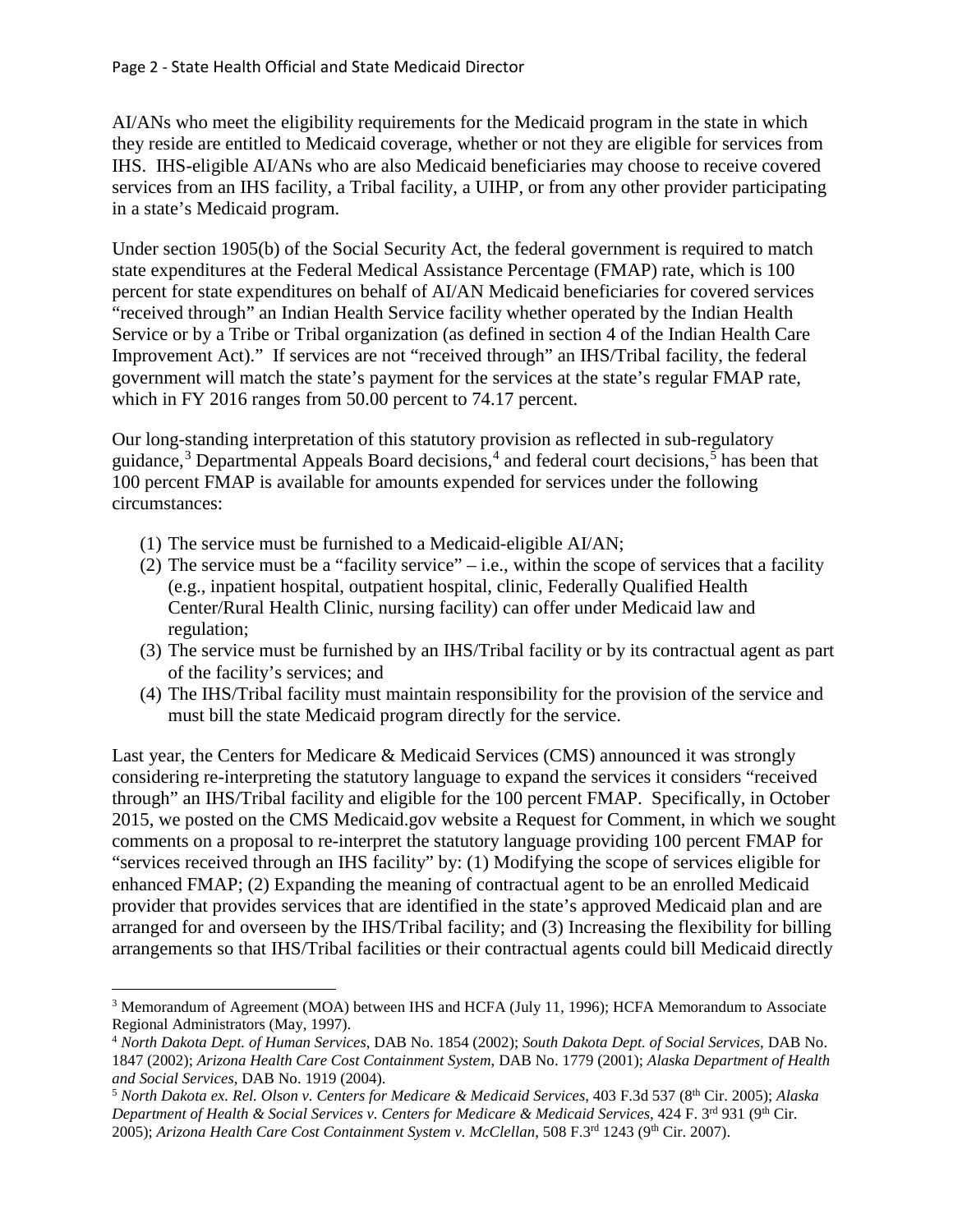for services. CMS received 182 comments from 91 commenters including Tribes, Tribal organizations, Urban Indian Health Organizations, states, and other stakeholders. We have reviewed and considered those comments in establishing this new policy interpretation.

#### *Permitting a Wider Scope of Services*

In this letter, we are re-interpreting the scope of services considered to be "received through" an IHS/Tribal facility. Under our previous interpretation, in order to be "received through" an IHS/Tribal facility, and therefore, qualify for 100 percent FMAP, the service had to be a "facility service." By that, we meant that it had to be within the scope of services that a Medicaid facility of the same type (e.g., inpatient hospital, outpatient hospital, clinic, Federally Qualified Health Center/Rural Health Clinic, nursing facility) can provide under Medicaid law and regulation. Under our new interpretation, as described more fully below, the scope of services that can be considered to be "received through" an IHS/Tribal facility for purposes of 100 percent FMAP includes any services that the IHS/Tribal facility is authorized to provide according to IHS rules, that are also covered under the approved Medicaid state plan, including long-term services and supports (LTSS). Medicaid coverable benefit categories include all 1905(a), 1915(i), 1915(j), 1915(k), 1945, and 1915(c) services set forth in the state plan, as well as any other authority established in the future as a state plan benefit.

This scope of service change also applies to transportation that is covered as a service under the state Medicaid plan. Under regulations at 42 CFR 440.170(a), a state can elect to cover transportation and other related travel expenses determined necessary to secure medical examinations and treatment for a beneficiary. Related travel expenses include the cost of meals and lodging en route to and from medical care, and while receiving medical care, as well as the cost for an attendant to accompany the beneficiary, if necessary. Covered transportation services can include both emergency medical transportation and non-emergency medical transportation.

#### *Medicaid Beneficiary and IHS/Tribal Facility Participation is Voluntary*

This new interpretation does not provide authority for states to require any AI/AN Medicaid beneficiary to receive services through an IHS/Tribal facility. Nothing in this letter affects the entitlement of AI/AN Medicaid beneficiaries to freedom of choice of provider under section 1902(a)(23) of the Social Security Act. State Medicaid agencies may not, directly or indirectly, require AI/ANs who are eligible for Medicaid to receive covered services from IHS/Tribal facilities for the purpose of qualifying the cost of their services for 100 percent FMAP. Similarly, neither state Medicaid agencies nor IHS/Tribal facilities may require an AI/AN Medicaid beneficiary to receive services from a non-IHS/Tribal provider to whom the facility has referred the beneficiary for care. Nor can a state delay the provision of medical assistance by requiring that beneficiaries initiate or continue a patient relationship with the IHS/Tribal facility. Finally, federal Medicaid law does not require either IHS/Tribal facilities or non-IHS/Tribal providers to enter into the written care coordination agreements described in this SHO.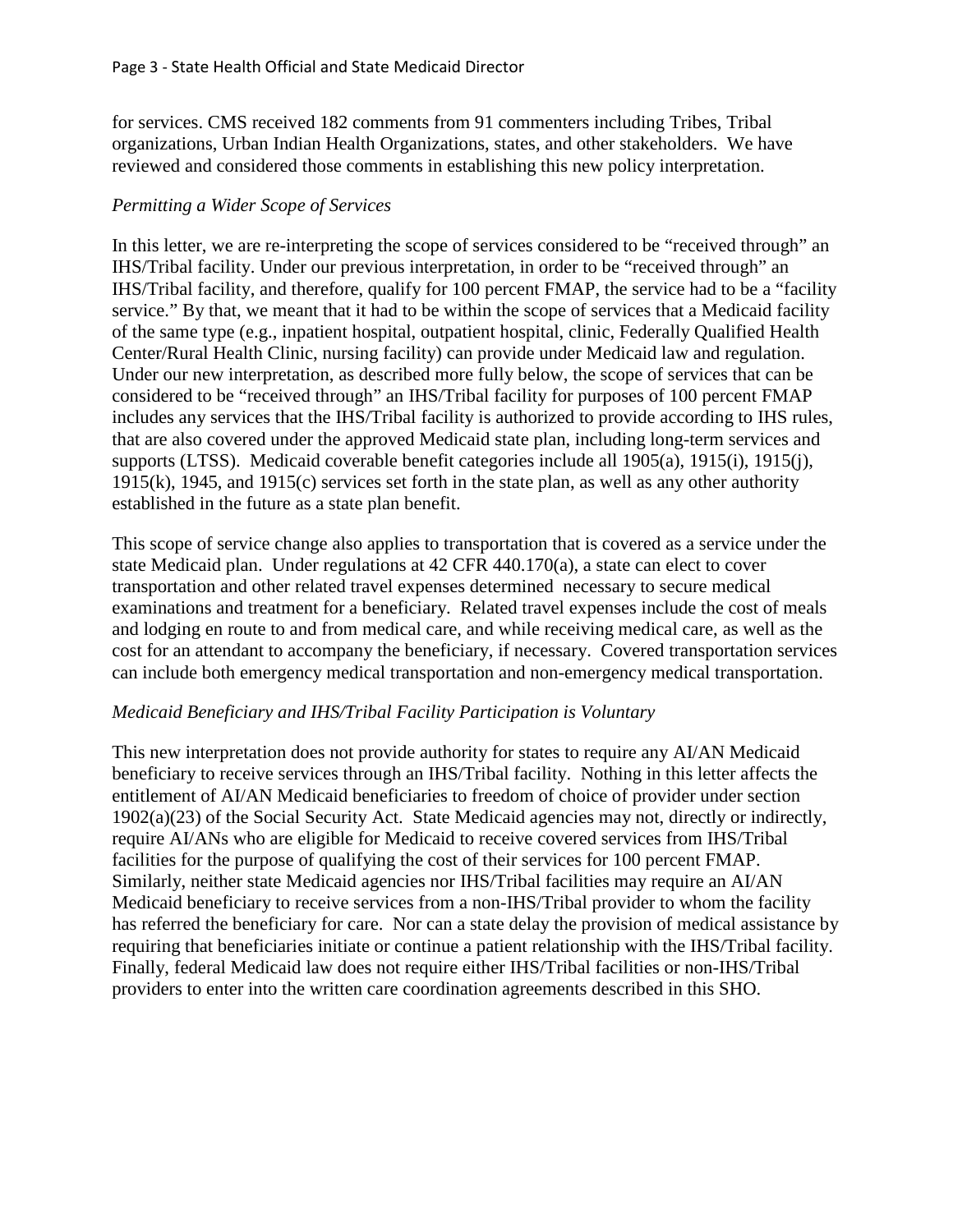## *Request for Services In Accordance With a Written Care Coordination Agreement*

In this letter, CMS also revises its interpretation to provide that a service may be considered "received through" an IHS/Tribal facility when an IHS/Tribal facility practitioner requests the service, for his or her patient, from a non-IHS/Tribal provider (outside of the IHS/Tribal facility), who is also a Medicaid provider, in accordance with a care coordination agreement meeting the criteria described below. The purpose of this revised policy interpretation is to enable IHS/Tribal facilities to expand the scope of services they are able to offer to their AI/AN patients while ensuring coordination of care in accordance with best medical practice standards.

A covered service will be considered to be "received through" an IHS/Tribal facility not only when the service is furnished directly by the facility to a Medicaid-eligible AI/AN patient, but also when the service is furnished by a non-IHS/Tribal provider at the request of an IHS/Tribal facility practitioner on behalf of his or her patient and the patient remains in the Tribal facility practitioner's care in accordance with a written care coordination agreement meeting the requirements described below. Under this policy, both the IHS/Tribal facility and the non-IHS/Tribal provider must be enrolled in the state's Medicaid program as rendering providers. Second, there must be an established relationship between the patient and a qualified practitioner at an IHS/Tribal facility. Third, care must be provided pursuant to a written care coordination agreement between the IHS/Tribal facility and the non-IHS/Tribal provider, under which the IHS/Tribal facility practitioner remains responsible for overseeing his or her patient's care and the IHS/Tribal facility retains control of the patient's medical record.

A non-IHS/Tribal provider from which an IHS/Tribal facility practitioner could request services could include an Urban Indian Health Organization that participates in Medicaid, or any other Medicaid-participating provider. Furthermore, the relationship between the IHS/Tribal facility practitioner and the patient could be based on visits, including the initial visit, through telehealth procedures that meet state and/or IHS standards for such procedures, if the IHS/Tribal facility has that capacity<sup>[6](#page-4-0)</sup>.

A self-request by the beneficiary, or a request from a non-IHS/Tribal provider, does not suffice for purposes of 100 percent FMAP; in such circumstances, the non-IHS/Tribal provider could furnish the service and bill the state Medicaid program, but the state expenditure for the service would not qualify for 100 percent FMAP. Similarly, the non-IHS/Tribal provider may refer the facility patient to another non-IHS/Tribal provider; however, if the patient receives a covered service from that other provider without a request from the IHS/Tribal facility practitioner, or the IHS/Tribal facility practitioner does not remain responsible for the patient's care, the state expenditure for the service would not qualify for 100 percent FMAP.

At a minimum, care coordination will involve:

 $\overline{\phantom{a}}$ 

(1) The IHS/Tribal facility practitioner providing a request for specific services (by electronic or other verifiable means) and relevant information about his or her patient to the non-IHS/Tribal provider;

<span id="page-4-0"></span> $6$  Or as specified in a demonstration project authorized under section 1637 of the Indian Health Care Improvement Act.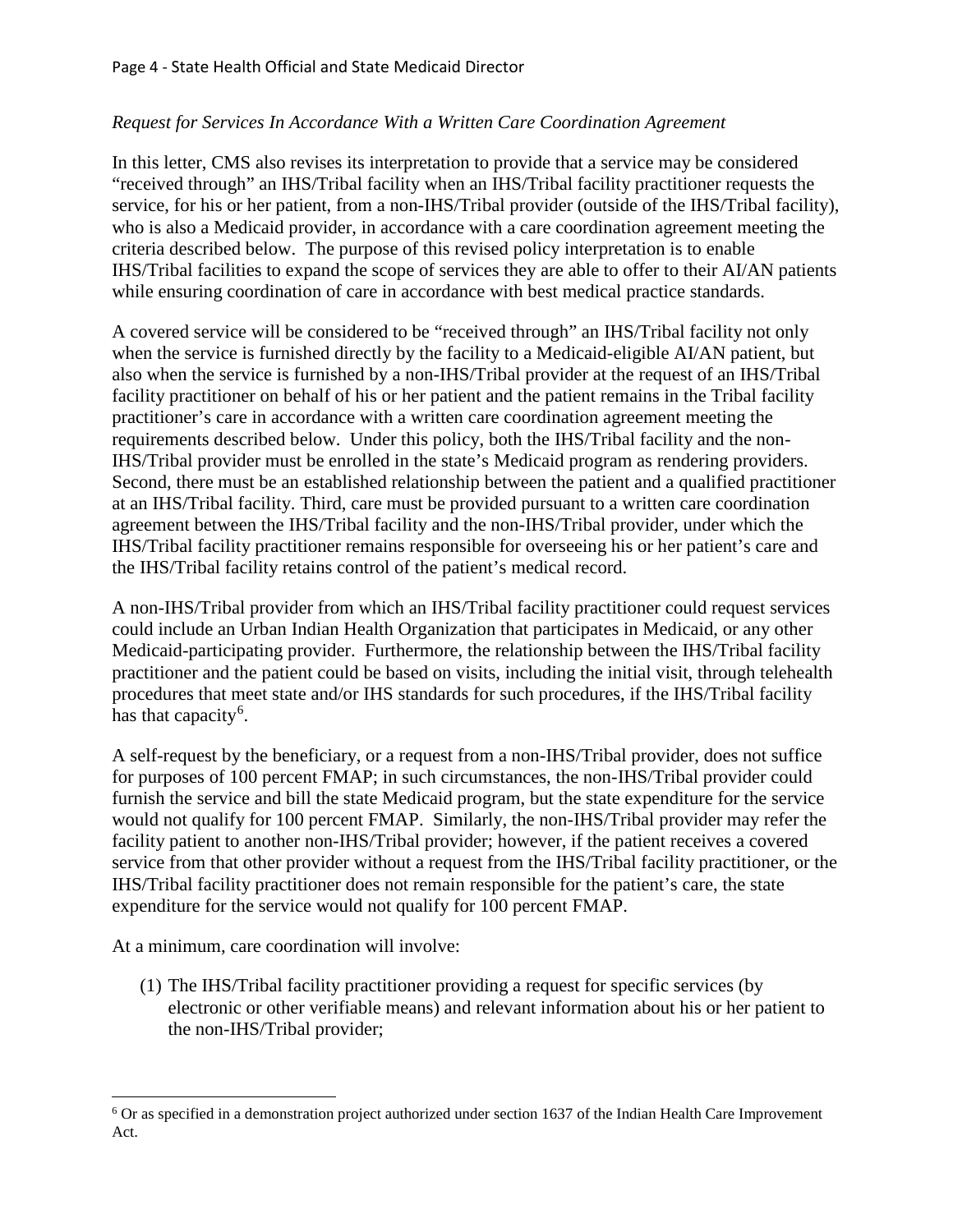- (2) The non-IHS/Tribal provider sending information about the care it provides to the patient, including the results of any screening, diagnostic or treatment procedures, to the IHS/Tribal facility practitioner;
- (3) The IHS/Tribal facility practitioner continuing to assume responsibility for the patient's care by assessing the information and taking appropriate action, including, when necessary, furnishing or requesting additional services; and
- (4) The IHS/Tribal facility incorporating the patient's information in the medical record through the Health Information Exchange or other agreed-upon means.

Written care coordination agreements under this policy could take various forms, including but not limited to a formal contract, a provider agreement, or a memorandum of understanding and, to the extent it is consistent with IHS authority, would not be governed by federal procurement rules. The IHS/Tribal facility may decide the form of the written agreement that is executed with the non-IHS/Tribal provider.

## *Medicaid Billing and Payments to Non-IHS/Tribal Providers*

For services provided to Medicaid-eligible AI/AN beneficiaries that are rendered by a non-IHS/Tribal provider in accordance with a written care coordination arrangement, there are several options regarding how those services may be billed to Medicaid.

The first option is for the non-IHS/Tribal provider to bill the Medicaid agency directly. If the non-IHS/Tribal provider bills the state Medicaid program directly, the provider would be reimbursed at the rate authorized under the Medicaid state plan applicable to the provider type and service rendered. To support the application of the 100 percent FMAP, the state should ensure that claims include fields that document that the item or service was "received through" an IHS/Tribal facility. When a non-IHS provider bills a state directly, the state's payment rate for a covered service furnished by a non-IHS/Tribal provider to an AI/AN Medicaid beneficiary under a written care coordination agreement must be the same as the rate for that service furnished by that provider to a non-AI/AN beneficiary or to an AI/AN beneficiary who selfrefers to the provider. Similarly, a state agency cannot establish one rate for services furnished by the facility to AI/AN beneficiaries and another for the same services provided by that facility to non-AI/AN Medicaid beneficiaries.

A second option is for the IHS or Tribal facility to handle all billing. In that case, the IHS/Tribal facility would have to separately identify services provided by non-IHS/Tribal providers under agreement that can be claimed as services of the IHS/Tribal facility ("IHS/Tribal facility services") from those that cannot. Inpatient services that are furnished by non-IHS providers outside of IHS/Tribal facilities could never be claimed as IHS/Tribal facility services. For IHS, other services provided by non-IHS providers outside of an IHS facility generally cannot be claimed as IHS facility services. Tribal facilities generally may have more flexibility than IHS and should consult with their state to determine the circumstances in which other services provided by non-Tribal providers can be claimed as Tribal facility services. The circumstances under which Tribal facilities may claim services as their own are the same as those that apply for other similar facilities in the state (e.g., inpatient or outpatient hospitals, nursing facilities, Federally Qualified Health Centers, etc.). Services that can properly be claimed as IHS/Tribal facility services may be billed directly by the IHS/Tribal facility and are paid at the applicable Medicaid state plan IHS/Tribal facility rate. For all other services provided by non-IHS/Tribal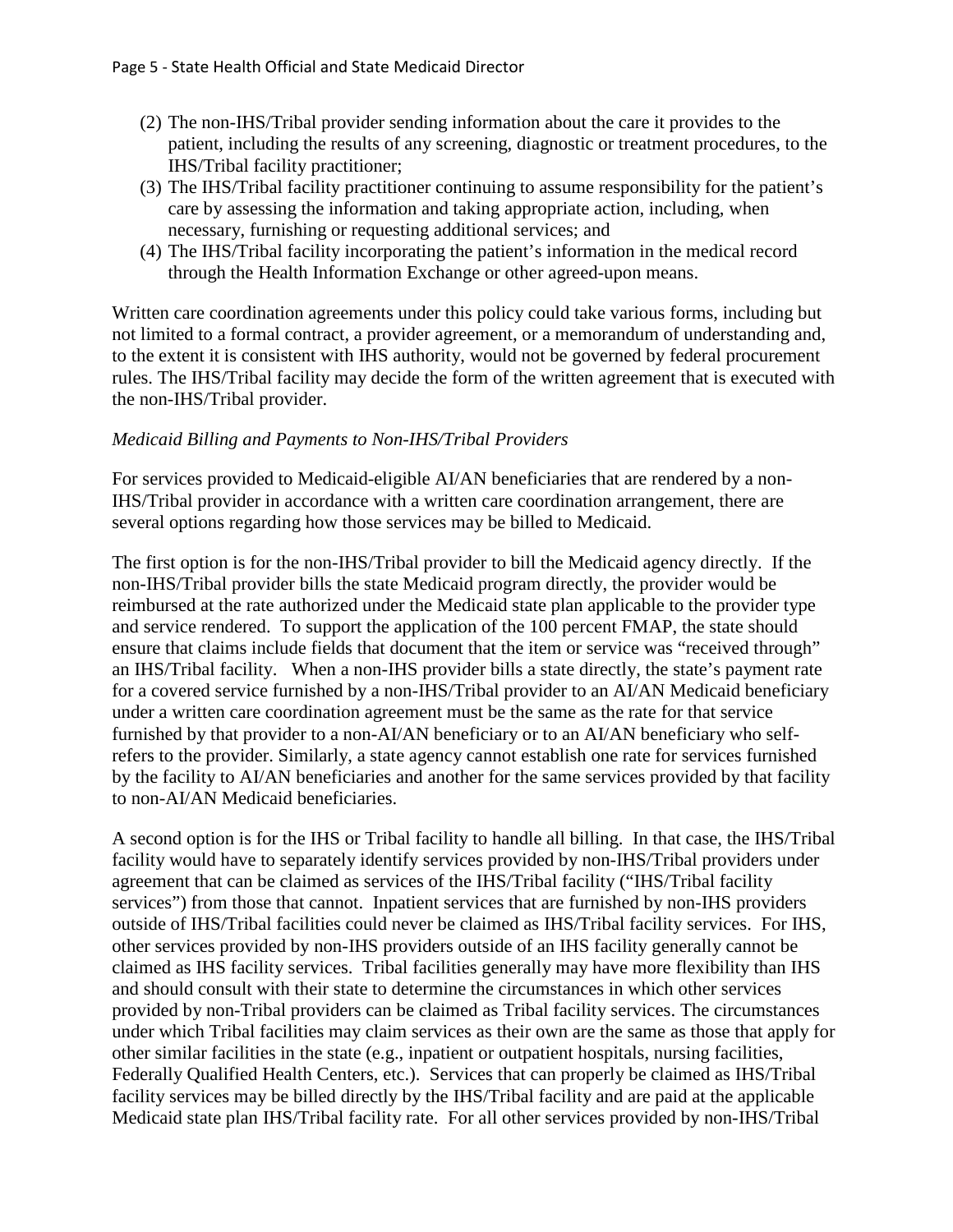providers, IHS or the Tribe could bill for these services as an assigned claim by that provider and the payment rate would be the state plan rate applicable to the furnishing provider and the service, not the applicable Medicaid state plan IHS/Tribal facility rate. These services are still eligible for the 100 percent FMAP, provided other requirements have been met.

The billing arrangement should be reflected in the written agreement between the IHS/Tribal facility and the non-IHS/Tribal provider. Payment methodologies for facility services furnished by both the IHS/Tribal facility and rate methodologies paid to non-IHS/Tribal providers must be set forth in an approved state Medicaid plan. Payment rates can reflect the unique access concerns in particular geographic areas, or with respect to certain types of providers. However, rates may not vary based on the applicable FMAP. States should review existing state plans to ensure compliance with the policy articulated in this letter.

# *Managed Care*

The discussion above assumes that the Medicaid-eligible AI/AN has "received [services] through" the IHS/Tribal facility on a fee-for-service basis. In some cases, however, Medicaideligible AI/ANs may be enrolled in a risk-based Medicaid managed care organization (MCO), prepaid inpatient health plan (PIHP), or prepaid ambulatory health plan (PAHP), in which case the state Medicaid agency is making monthly capitation payments on behalf of the AI/AN enrollee to the MCO, PIHP, or PAHP. The state may claim 100 percent FMAP for the portion of the capitation payment attributable to the cost of services "received through" an IHS/Tribal facility if the following conditions are met:

- (1) The service is furnished to an AI/AN Medicaid beneficiary who is enrolled in the managed care plan;
- (2) The service meets the same requirements to be considered "received through" an IHS/Tribal facility as would apply in a fee-for-service delivery system and the managed care plan maintains auditable documentation to demonstrate that those requirements are met;
- (3) The non-IHS/Tribal provider is a network provider of the enrollee's managed care plan;
- (4) The non-IHS/Tribal provider is paid by the managed care plan consistent with the network provider's contractual agreement with the managed care plan; and
- (5) The state has complied with section  $1932(h)(2)(C)(ii)$  of the Act consistent with CMS guidance.

States would be permitted to claim the 100 percent FMAP for a portion of the capitation payment for AI/ANs who are enrolled in managed care, even though the state itself has made no direct payment for services "received through" an IHS/Tribal facility. The portion of the managed care payment eligible to be claimed at 100 percent FMAP must be based on the cost of services attributable to IHS/Tribal services or encounters received through an IHS/Tribal provider meeting the requirements outlined in this section.

## *Compliance and Documentation*

To ensure accountability for program expenditures, in states where IHS/Tribal facilities elect to implement the policy described in this letter, the Medicaid agency will need to establish a process for documenting claims for expenditures for items or services "received through" an